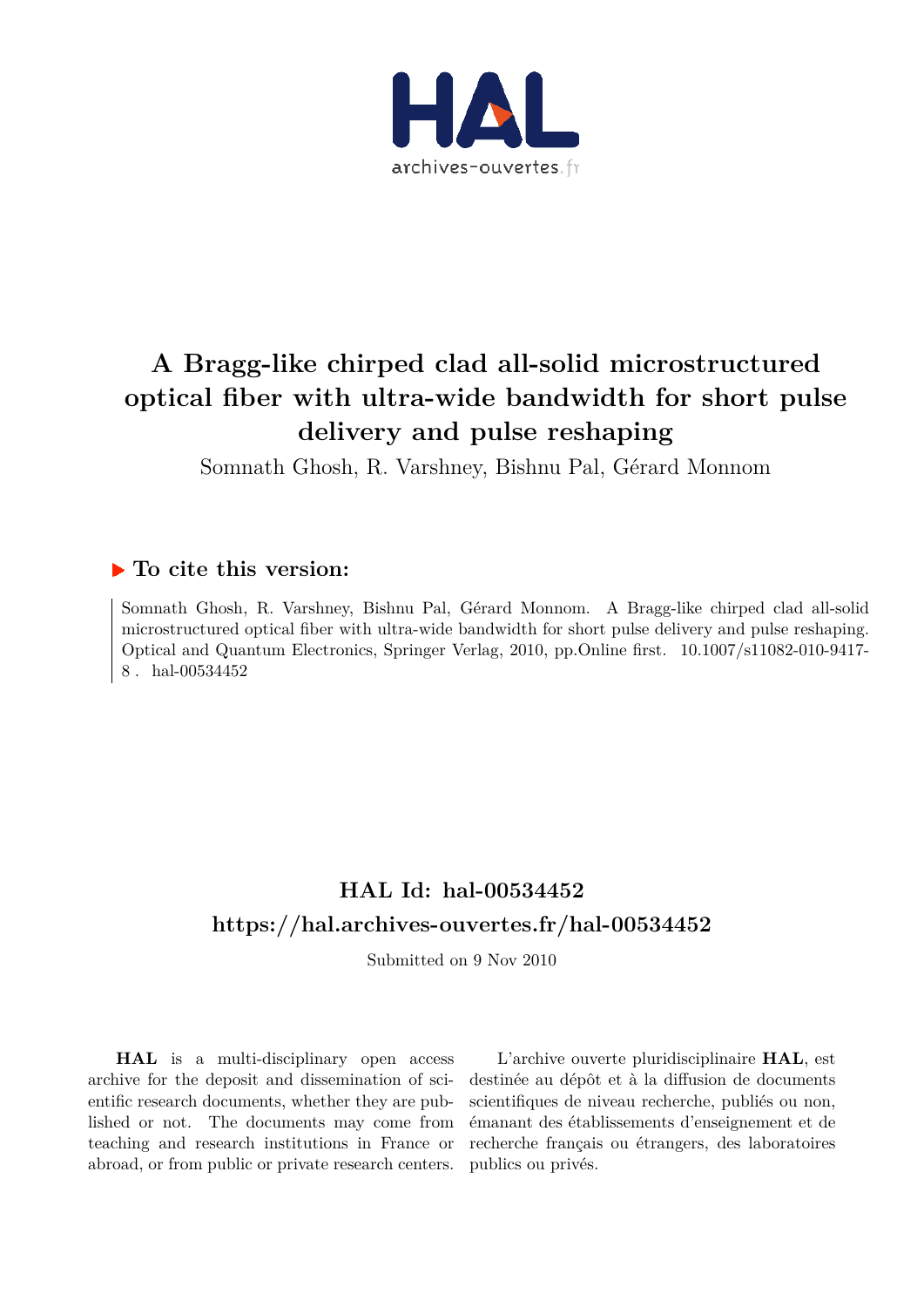### **A Bragg-like chirped clad all-solid microstructured optical fiber with ultra-wide bandwidth for short pulse delivery and pulse reshaping**

**Somnath Ghosh(1), R. K. Varshney(1), Bishnu P. Pal\*(1) (2), and Gérard Monnom(2)** 

 $<sup>(1)</sup>$ Department of Physics, Indian Institute of Technology Delhi, New Delhi 110016, INDIA</sup> (2) Laboratoire de Physique de la Matière Condensée, Université de Nice-Sophia Antipolis, CNRS UMR 6622, 06108 Nice Cedex 2, FRANCE  $T$ el: +91-11-26591331, Fax: +91-11-26581114, e-mail: [bishnupal@gmail.com](mailto:bishnupal@gmail.com)

**Abstract** Chirped cladding is proposed as a novel tailoring tool to simultaneously attain wider transmission window and reduced temporal dispersion in an all-solid Bragg-like microstructured optical fiber as compared to its perfectly periodic cladding counterpart. This design route for photonic bandgap microstructured fibers could be exploited as an additional degree of freedom for bandgap engineering. A suitably chirped clad fiber could be gainfully exploited to deliver femto-second pulse with ultra wide bandwidth. Further, generation of self-similar parabolic profile pulse is demonstrated by propagating an input Gaussian pulse through such a 2 meter long linearly tapered Bragg like fiber sample.

**Keywords** Microstructured fiber; Bandgap engineering; Short pulse delivery; Parabolic pulse generation

#### **1 Introduction**

Light guidance through photonic bandgap (PBG) microstructured optical fibers (MOF) has emerged as a research field of intense contemporary interest (Knight et al. 1998; Russell 2003; Temelkuran et al. 2002). In addition to the freedom offered by photonic bandgap structures through a multitude of structural parameters to tailor their loss and dispersion characteristics, light could be also guided through even sharp bends in such structures. These attractive features of photonic bandgap structures have indeed led to a large number of proposals for their potential applications in areas like integrated optical devices, biomedical optics, and mid-IR photonics (Liu et al. 2008; Nielsen et al. 2006; Millo et al. 2008). Due to the ease of tailoring their nonlinearity and dispersion, these fibers are also attractive for pulse reshaping, supercontinuum generation, pulse compression, parabolic pulse generation and several other nonlinear applications (Hirooka and Nakazawa 2004; Ranka et al. 2000; Pal et al. 2006; Nagaraju et al. 2010). Distortion less propagation of short pulses of tens-of-femto second duration through the MOFs are fundamental requirement for these applications. Also in medical applications, which involve delivery of large intensity optical pulses, one requires undistorted propagation (i.e. propagation with minimal dispersion as well as loss) of very short pulses through the designed fiber length. To fulfill this goal, it is important to operate the geometry at the center of its bandgap, (because the device otherwise could suffer from excessive loss) while maintaining low dispersion. Thus any bandgap engineering tool, which enables wavelength tunablity of the center of the bandgap in photonic bandgap guided devices, should be attractive for certain applications. Recently, it is reported that introduction of a certain amount of aperiodicity across the cladding layers in their spatial and/ or refractive index periodicity in the transverse plane could significantly modify the propagation characteristics of microstructured fibers and waveguides (Pal et al. 2007; Skibina et al. 2008; Pal et al. 2009). This effect could thus be exploited as a design tool to tailor their propagation characteristics (Mori and Baba 2004; Saitoh et al. 2003; Li et al. 2007).

In the present paper, we report for a new photonic bandgap guided all-solid Bragg-like fiber structure, which could be fabricated by the well known extrusion technique. In our sample design, we assumed the Bragg-like fiber to be based on soft glasses as the host, and its central core region is surrounded by a cladding that is linearly chirped in the spatial (radial) direction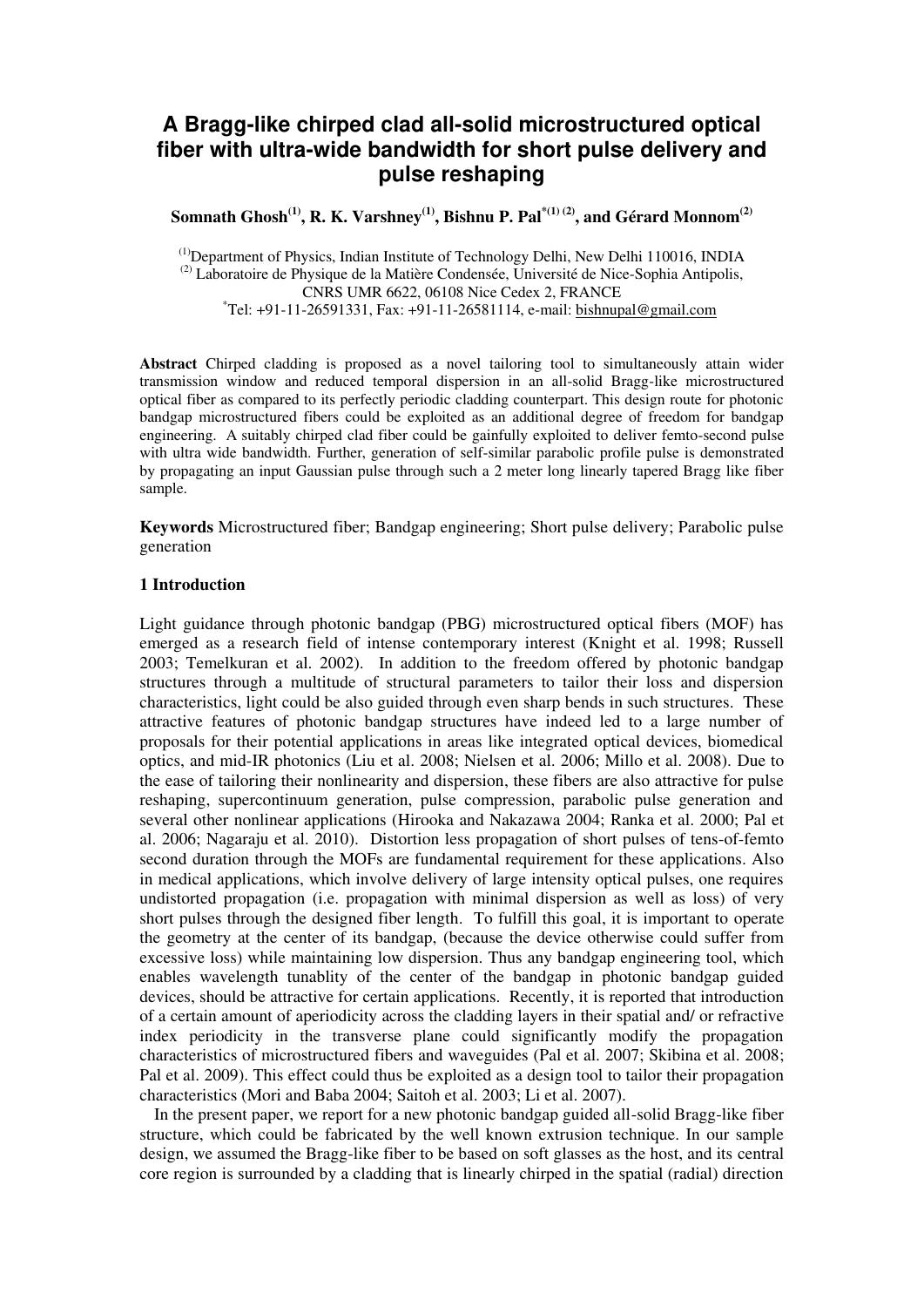and/or in the refractive index values of the cladding layers. Our choice of the glass system is driven by the fact that it is all-solid and also such a glass system could supposedly yield reproducible MOFs with parameters very close to the designed values (Feng et al. 2005; Price et al. 2007). We demonstrate that by introducing a suitably chosen aperiodicity in the claddings one could attain a much wider photonic bandgap with a significantly reduced dispersion as the most important benefit. Through tapering the proposed chirped microstructured fiber along its length, we have introduced an additional degree of freedom to tailor their nonlinearity and dispersion characteristics. These features yield a new platform for pulse reshaping. As an example, we demonstrate generation of parabolic pulse from a tapered all-solid Bragg-like chirped microstructured optical fiber by propagating a Gaussian pulse. It is also shown that this new passive route of parabolic pulse generation minimizes potential instabilities due to third order dispersion (TOD) and finite loss of the device.

#### **2 Theory and modeling**

PBG guided flow of light through a microstructured geometry is controlled by the spatial and refractive index periodicity of the surrounding cladding layers. The characteristic bandwidths of such structures are dictated by the unit cell specifications of their multilayer claddings. Whereas in the case of our proposed chirped Bragg-like fiber geometry (CBLF) (schematically shown in Fig. 1(a) along with its refractive index profile in Fig. 1(b)), it is possible to suitably engineer the bandgap for purposeful designs through appropriate choice of cladding periods. For example, the very first bi-layer adjacent to the central core inherits a characteristic bandwidth (for light guidance through the core), which gets modified by the subsequent deliberately chosen aperiodic bilayers. As a result, the overall structure exhibits Bragg resonances in a distributed manner across a wider frequency band and hence yields less selectivity to the operating wavelength. In Fig. 1(a) we have designated the wavelength range guided by the bandgap of first bi-layer of the chirped cladding as  $\Delta\lambda_1$ . Here it is assumed that we have infinite number of only such periodic bi-layers surrounding the core. Similarly the successive bilayers of different periodicities guide wavelength range  $\Delta\lambda_2$  and  $\Delta\lambda_3$ respectively. Thus the wavelength range effectively guided by the core is an overlap of all these windows. We designate the thicknesses of the first cladding bi-layer adjacent to the core as  $(d_1)$ <sub>initial</sub> and  $(d_2)$ <sub>initial</sub>, respectively, and those corresponding to the final cladding bi-layer as  $(d_1)_{\text{final}}$  and  $(d_2)_{\text{final}}$ . In between these two terminal bi-layers, the cladding thickness of the intermediate bi-layers is assumed to be linearly up-/down-chirped till the targeted value of the final bi-layer is achieved. One can define a *chirp factor* as

$$
f_j = \frac{(d_j)_{\text{final}}}{(d_j)_{\text{initial}}}; \qquad \text{(for } j = 1, 2)
$$
 (1)

So, in a chirped photonic cladding geometry, we have coaxial bilayers with slightly varying (a perturbation from the underlying periodic structure) refractive index/ spatial co-ordinate specifications surrounding the core. The characteristics band diagrams for the first bilayer, assuming that its own periodicity remains constant over the finite cladding and that for the periodicity of the next bilayer is obtained. It is evident that (due to slight variation in periodicity) there is a common stop band for these two band plots of successive bilayers. But the upper and lower cut-off wavelengths are different. Certainly, these two bilayers will help to confine light of wider bandwidth than the bandwidth of individual periods. This argument valid for all other bilayers of bandgap transition in a constantly varying periodicity makes the chirped photonic cladding light guiding geometries very interesting. Figure 2(a) shows band diagrams for the innermost and outermost bilayers for a particular chirp factor  $(f_1 = 1.5 \text{ and } f_2)$  $= 1$ ) of the entire cladding. Whereas, Fig. 2(b) is an enlarge view over a narrower frequency window of the fundamental bandgap marked in Fig. 2(a). This figure along with Fig. 2a, illustrate a continuous variation of the stop band frequency range; wherefrom it is evident that one could exploit this route to enlarge the width of the photonic bandgap. The enhancement of the stop band frequency range is controlled by the chirp parameter as defined by Eq. (1). We have observed that if the spatial dimensions of the high and low index layers are varied in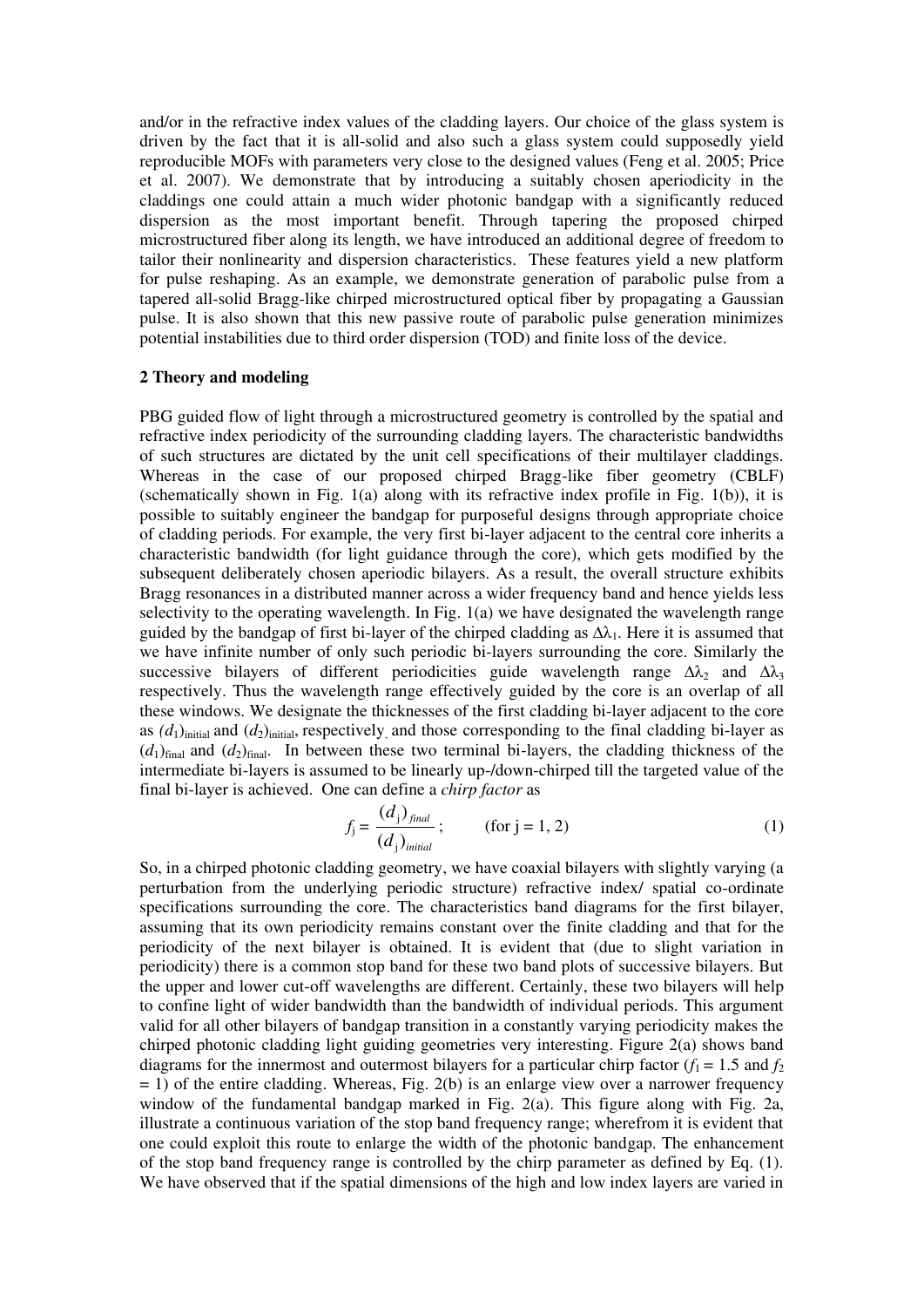two different proportions (i.e., values of  $f_1$  and  $f_2$  are different), this chirping tool becomes more effective to achieve substantial widening of the transmission window and elimination of the highly dispersive strong resonances in an otherwise PBG guided structure. In order to get a quantitative appreciation of this feature, we have assumed no variation in the optogeometric parameters of the fiber along its longitudinal direction. For the material constituents, we chose soft glasses SF6 (refractive index  $(n_1) = 1.7641$  at wavelength  $\lambda = 1550$  nm) and LLF1 (refractive index  $(n_2) = 1.5286$  at  $\lambda = 1550$ nm) for the bi-layers. Soft glass-based state-of-theart technologies (e.g., extrusion technique) should enable fabrication of such all-solid Bragglike fiber geometry with great precision and repeatability (Feng et al. 2005; Price et al. 2007). We make use of the well known Matrix method originally developed in our group (Thyagarajan et al. 1991) to study the modal characteristics of our chosen Bragg fiber-like structure with aperiodic claddings (as shown in Fig.1(b)). Here it is assumed that the low refractive index contrast involved in the chosen glasses should support linearly polarized modes.

 To investigate the pulse reshaping issue in transversely chirped microstructured bandgap geometry, we have optimized a 2 meter long linearly tapered CBLF. This fiber length provides a decreasing group velocity dispersion (GVD) parameter in the normal dispersion regime to the propagating pulse through it. Due to introduction of chirp in the transverse i.e. radial direction, the individual cladding thickness in subsequent bi-layers varies in a linear fashion, and remains invariant over the fiber length. On the other hand, longitudinal tapering introduces a scaling of the fiber parameters from the input end to the output end of the fiber along its length in a linear manner. However, the optimized linear tapering ratio is different from the optimized linear chirp ratio for this wavelength specific application. The pulse evolution along the tapered dispersion decreasing CBLF has been modeled by solving the nonlinear Schrödinger equation (NLSE) through the symmetrized split-step Fourier method (Agrawal 2001)

$$
\frac{\partial u}{\partial z} + \frac{\alpha}{2} u + i \frac{\beta_2(z)}{2} \frac{\partial^2 u}{\partial t^2} - \frac{\beta_3(z)}{6} \frac{\partial^3 u}{\partial t^3} - i \gamma(z) |u|^2 u = 0 \tag{2}
$$

where *u* is the slowly varying pulse envelop and  $\alpha$  is the loss parameter. Longitudinally varying GVD parameter, TOD parameter and nonlinear coefficient are respectively denoted as  $\beta_2$  (z),  $\beta_3$  (z), and *γ* (z). We must mention here that the Eq. (2) ignores the terms which incorporate cross phase modulation, Raman and Brillouin gain effects. In Eq. (2), the longitudinally varying GVD parameter mimics the gain term in an amplifying medium (Latkin et al. 2007).

#### **3 Results**

For simulation of the propagation characteristics, the cladding of the sample CBLF is assumed to have 6 bi-layers surrounding the low index core. This fiber geometry provides a strong confinement of the fundamental  $LP_{01}$  mode at the designed operating wavelength of 1550 nm. In this section, we will consider the analysis of modal characteristics of this particular mode to appreciate the effect of chirping. The thickness of the high-index cladding layer  $(d_1)$ , immediately adjacent to the 10 µm core having refractive index  $(n_2 = 1.5286)$  of the CBLF, is assumed to vary from 0.44 μm to 0.66 μm over a period of 6 bi-layers, while the width of the low index cladding layer  $(d_2)$  is kept constant at 0.85  $\mu$ m all along the 6 bilayers. The so chosen cladding parameters results in  $f_1 = 1.5$  and  $f_2 = 1$  for the above-mentioned chirp rate (same as chirp factor). Spectral dependence of leakage loss for a CBLF (solid curve) and the corresponding ideal Bragg fiber (dotted curve) is shown in Fig. 3a. From this figure it could be seen that an enhancement of the PBG by as much as  $\sim$  55% could be achieved as compared to the estimated bandgap afforded by its counterpart Bragg fiber with perfectly periodic claddings. Simultaneously the central wavelength of the bandgap has been shifted from 1.2 µm to 1.5 µm. This figure also indicates that the transmission window widens in the longer wavelength side of the band edge. It is worth mentioning that one could achieve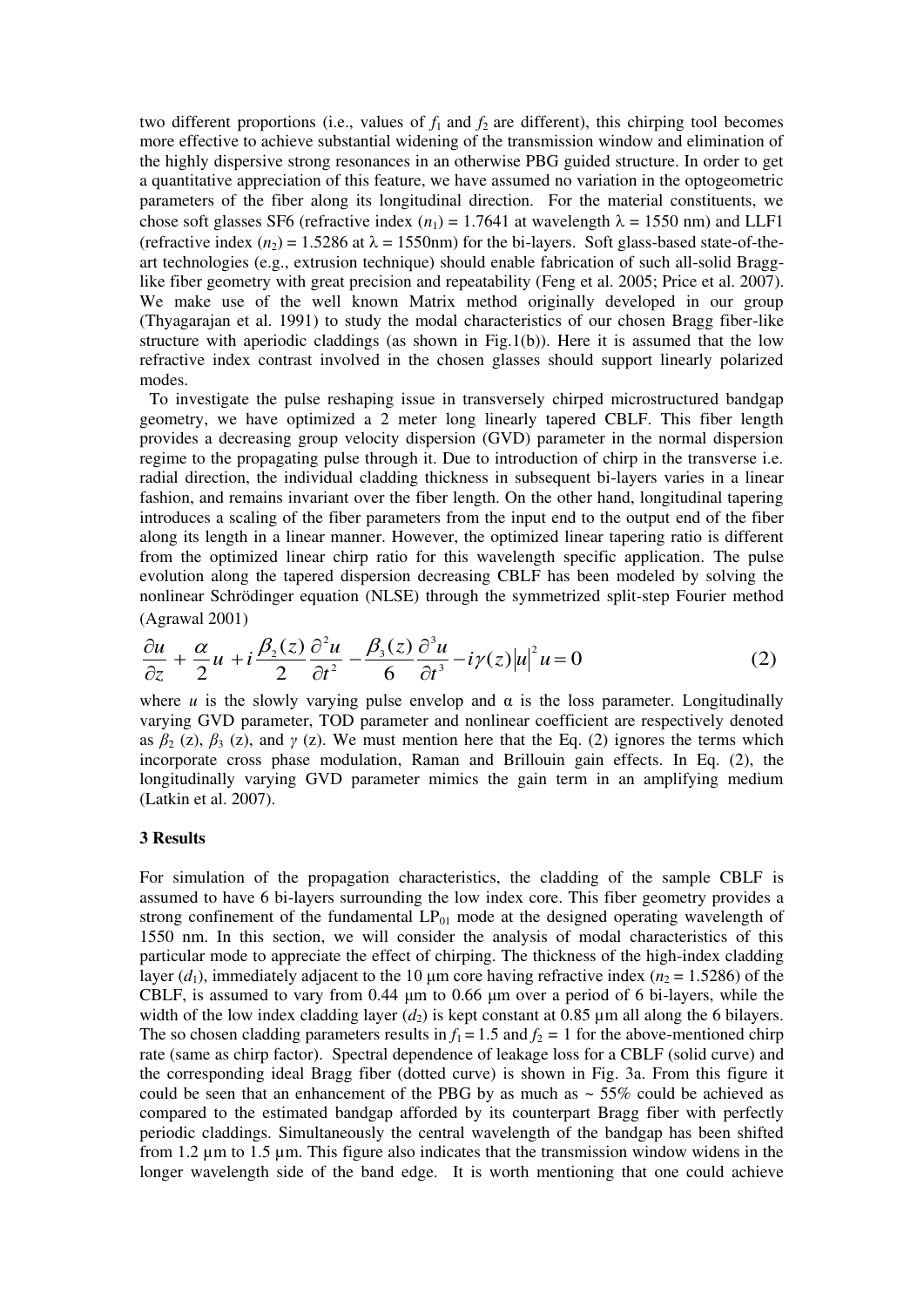enhancement of the bandgap on both the short and long wavelength band edges by continually varying the chirp factor starting with  $f_1 < 1$  to  $f_1 > 1$  as shown in Fig. 3b, where  $f_1$ is varied from 0.8 to 1.5. Similar characteristic is yielded by varying  $f_2$  while keeping  $f_1$  fixed. Thus using the same core as the original Bragg fiber and engineering the microstructured claddings through introduction of a suitable chirp, as described above we could design a MOF, in which light flow could be controlled with greater freedom in its design as compared to an ideal Bragg fiber geometry. This enhancement of the stop-band could also be seen in its higher order bandgaps. It may be worthwhile to point out that in order to exploit these features for tailoring light propagation within the modified bandgap effectively, one needs to choose the chirp rate in a suitable manner for a particular higher order band gap (different from that corresponding to the fundamental gap). Introduction of even a small chirp factor leads to significant enhancement in the higher order band gap. Due to the nature of distributed Bragg resonances, CBLF exhibits lower wavelength selectivity for the guided light and hence would yield much less net dispersion than a corresponding ideal Bragg fiber. In Fig. 4 we have shown the variation of group velocity dispersion (GVD) with wavelength for a Bragg fiber and its equivalent CBLF counter part in which  $f_1$  varies from 0.8 to 1.5 while  $f_2 = 1$ . It is apparent from the figure that there is a substantial decrease in net dispersion in the case of CBLF as compared to its Bragg fiber counterpart geometry. Dispersion in the CBLF is lower in magnitude throughout the band (shown as inset: Fig. 4) and it significantly reduces at the band-edges. This should be attractive from the point of view of propagation of short pulses with tens of femto-seconds (*fs*) duration. Shorter temporal pulses have broader spectral width, which implies that they are significantly influenced by the higher order dispersion at the band edges. Reduced dispersion at the band edges of the CBLF would avoid this issue considerably. Thus from the fiber design point of view, wide photonic band gap along with low dispersion at the band edges should be attractive for such applications. This is indeed demonstrated in Fig. 5 wherein we depict temporal outputs of an input pulse of width 50 *fs* after propagation through 1 meter long CBLF and corresponding result for propagation through its counterpart Bragg fiber of same length. Through further optimization with regard to appropriate choice of the chirp factor for a CBLF, one could achieve much less distortion in pulse propagation. This feature should be very useful in medical endoscopy that involves delivery of high energy pulses through an optical fiber for medical diagnostics. Moreover, elimination of dispersive nature in a bandgap guided structure is of immense practical importance from communication and signal processing points of view. Our designed fiber should be less prone to deformations during fabrication (compared to its counter part chirped bandgap guided PCF) because structurally it is of all-solid geometry and it should be useful in the near to mid-IR wavelength region due to the low loss characteristic of the chosen material systems. We may mention that introduction of refractive index chirp in place of a spatial chirp in the cladding layers also yielded very similar results. Thus our designed microstructured optical fiber should find applications in low-dispersive pulse propagation over a wide low loss band. Since Bragg resonances are not sufficiently strong for a particular frequency range due to the bi-layers being non-identical, the confinement losses are relatively higher in a CBLF compared to its Bragg fiber counterpart with same number of bi-layers. So, there is a trade off between dispersion elimination and leakage loss control. Increase in the number of bi-layers has been seen to also reduce overall confinement loss of a CBLF as expected (dispersion elimination is already achieved through the chirped cladding layers). It can be observed that at the transition frequencies from one stop band to the next (for the next cladding period), small kinks or ripples appear within the enhanced PBG of the CBLF. For a given chirp factor, these kinks or ripples in loss or dispersion spectra could be smoothened by increasing the number of bi-layers. This reduction is attributed to smoother bandgap transition over more number of bilayers. Similar features should be also attainable in an air-core CBLF. Various application-specific air-core Bragg fibers have been proposed in the literature (Fink et al, 1999; Dasgupta et al, 2005; Pal et al., 2005).

#### 4 **Nonlinear pulse propagation in a CBLF**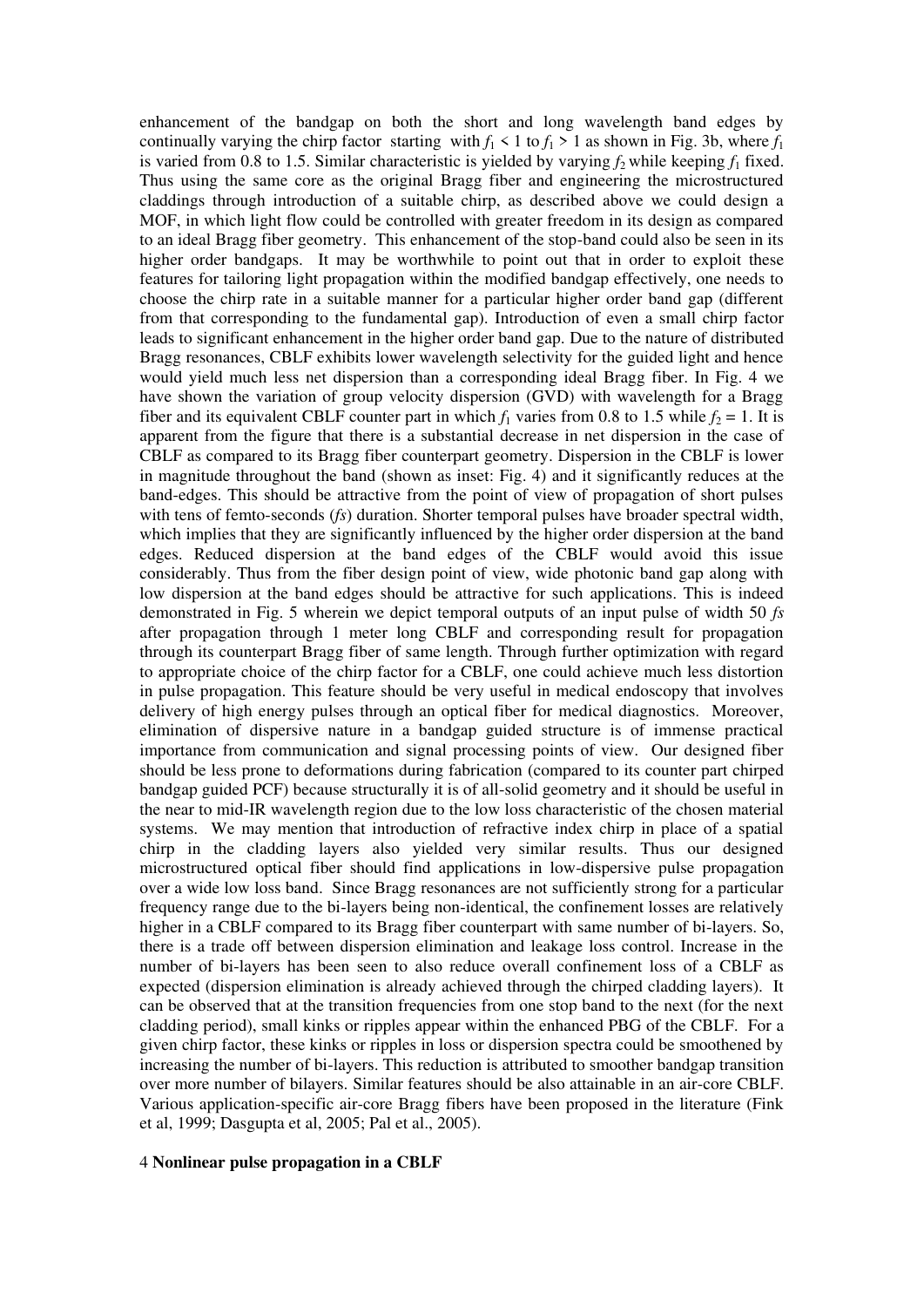Realizing the potential application of the bandgap engineering in the transverse direction of the microstructured fiber, we deliberately introduce a longitudinal uniform tapering to increase the degrees of freedom to manipulate the pulse propagation in this device. For this purpose, we have optimized a 7.5 μm low index core CBLF (of the above pair of soft glasses) of  $f_1$  varying from 0.98 to 1.1 over a period of 6 bi-layers and  $f_2 = 1.0$  with a linear down taper ratio of 0.95 over 2 meter length of the fiber. The thicknesses of the high-index layer  $(d_1)$  and low index layer  $(d_2)$  in claddings are 0.5  $\mu$ m and 4.9  $\mu$ m, respectively. Assuming the taper to be linear and considering the propagation of the fundamental mode, we probe the nonlinear pulse propagation through the fiber. The designed fiber, though multimoded at the operating wavelength, effectively functions as a single-mode fiber due to the large differential leakage loss suffered by its higher order modes (HOMs). For our design, the leakage losses for fundamental mode (LP<sub>01</sub>) and first higher-order (LP<sub>11</sub>) mode were found to be  $\sim 0.02$  and  $> 10$ dB/m, respectively. Discrimination of other higher order modes is attributed to higher confinement loss and lower fractional power (besides the launching efficiency) inside the respective mode. Thus for this CBLF with a lesser extent taper, we require a 2 meter length to achieve an optimum pulse reshaping. The variation of dispersion parameters ( $\beta_2$  and  $\beta_3$ ) and nonlinear parameter (*γ*) along the length of this optimized design have been shown in Fig. 6 (a). In this figure,  $\beta_2$  and  $\beta_3$  show a slight deviation from a linear variation along the length tapered fiber. This nonlinear nature is definitely a signature of the dispersion modification due to a two-fold dispersion tailoring effect (tapering and chirping). Thus this particular chirped tapered Bragg-like fiber is a novel technique for significant dispersion tailoring along the fiber length, which is not easily attainable in a tapered conventional Bragg fiber (Dasgupta et al, 2007). On the other hand, this figure also indicates that nonlinear coefficient *γ* varies almost linearly along the taper fiber. The variation is within the upper and lower limits of  $\gamma \approx$ 15.2 to 13.1 (W km)<sup>-1</sup>, that are nearly one order of magnitude higher compared to that of the corresponding tapered silica Bragg fiber. This difference is attributable to the higher nonlinearity of the chosen soft glasses ( $n_2 \approx 2 \times 10^{-19}$  m<sup>2</sup>/W).

We exploit this feature to investigate feasibility of generating parabolic pulses in such a fiber. Such pulses are beneficial for high-power fiber lasers and amplifiers, supercontinuum generation, and all-optical signal regeneration because of their resistance to optical wave breaking (Anderson, et al. 1993; Tamura and M. Nakazawa, 1996), self-similarity in shape (Kruglov et al, 2002), and nearly linear chirp. In this optimized tapered 2 meter long CBLF sample, we study the evolution of a Gaussian input pulse (operating wavelength as 980 nm) with a temporal width (FWHM) 0.5 ps and peak power 900 W. After a detail numerical investigation, we obtain the pulse evolution along the fiber length as shown in Fig. 6 (b). From this figure, one can easily identify the transformation of the input Gaussian pulse to a parabolic intensity pulse after propagation through the fiber. The reshaping of an input Gaussian pulse to desired parabolic pulse is also evident from the plot of output pulse profile shown in Fig. 7 (a). The inset on the same plot shows the unique feature of linear chirp acquired over the duration of the generated parabolic pulse. Here we have assumed a lossless fiber without any TOD effect along its length. In order to test true parabolic nature of the pulse at the fiber output end, the power profile on a logarithmic scale is shown in Fig. 7 (b). This figure illustrates the top-hat nature with almost linear tail, which is a clear signature of a nearly parabolic pulse. Recent studies have shown that the presence of nonzero TOD along the tapered fiber has a detrimental effect on the generated parabolic pulse quality (Wei-Ci et al. 2008; Zhang et al. 2009). As the parabolic generation itself requires a finite normal dispersion at the operating wavelength with decreasing GVD along length, thus presence of nonzero TOD is unavoidable (Hirooka and Nakazawa 2004). Hence to generate high quality parabolic pulse one could exploit the generic dispersion elimination feature of a CBLF. Figure 8 clearly indicates that adverse effect of the TOD on the generated parabolic pulse is less prominent in a tapered CBLF than its normal Bragg fiber counterpart. In a defect free tapered Bragg fiber, if we incorporate the TOD effect, we have observed that the generated parabolic pulse is highly distorted in its shape around the peak of the pulse as well as the wings. Whereas, Fig.8 also shows that the parabolic pulse generated in a tapered CBLF counterpart has a very little distortion around its peak with no noticeable change in the wings.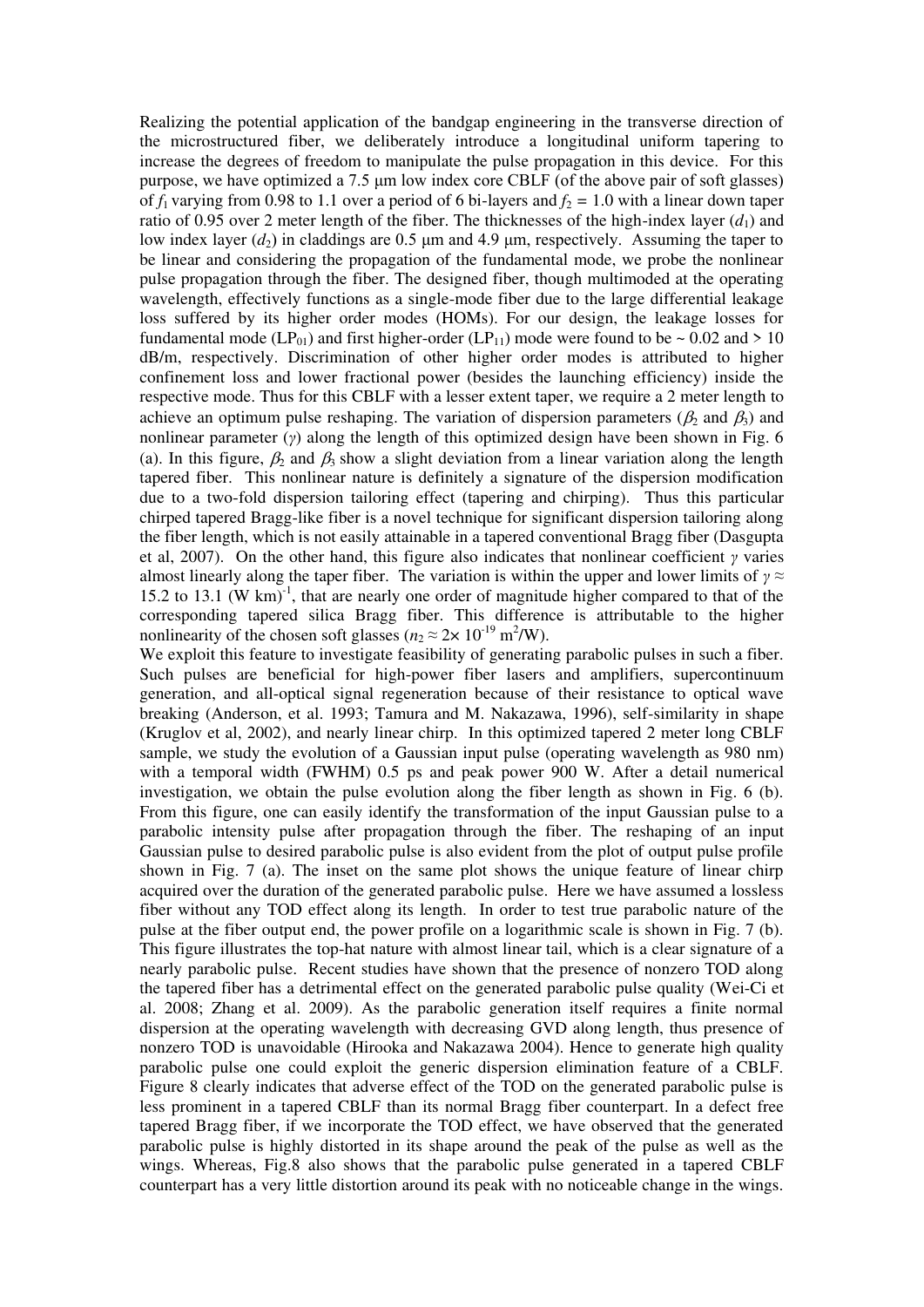We may mention that with further optimization, an improved design could efficiently maximize the elimination of the TOD effect as compared to a defect free Bragg fiber. Though the parabolic pulse is generated from the interplay of nonlinearity and dispersion, loss parameter has also an important role as the over all phenomena is fiber length dependent. In order to estimate effect of finite loss on the quality of generated parabolic pulse through a fixed length fiber, we have considered three different loss configurations *e.g*. no loss, 1dB and 2dB loss (including material and confinement losses). The generated parabolic pulses in the presence of loss slightly degrade in shape as shown in Fig. 9. Consquently it shows that there is a relative degradation of the pulse quality with a change in pulse shape, which is also evident from the inset of Fig. 9 showing that the time window of linearly varying chirp becomes narrower. Thus the device length dependent nonlinearity strength, dispersion and loss values play an important role in the process of parabolic pulse generation. Therefore to achieve an efficient good quality stable parabolic pulse, one needs to minimize the total loss along with TOD (eventually optimizing the device aspect ratio) of the proposed tapered CBLF. In this context it would be interesting to study the effect of peak power of the input pulse on the generated parabolic pulses. As evident from the Fig. 10, that an increasing peak power could eventually degrade the quality of generated parabolic pulses introducing a small kink either side of the characteristic central top-hat. This has also resulted a significant reduction of the time window over which the chirp follows a linear variation. We may mention here that we have deliberately chosen the all solid non-silica based fiber geometry to make it feasible to fabricate preform and then the draw the fiber using state of the art extrusion technique. It has already been reported (Feng et al. 2005; Feng et al. 2009) that the extrusion technique is mature enough to produce repeatable fiber geometries consists of the LLF1 and SF6 glasses with great precision and control (Price et al. 2007). If the core size is relatively large (we have maintained the bigger core size of 7.5 μm radius), then it is even easier to control the thinner cladding layer thicknesses. It requires a proper scaling of the outer diameter of the structured preform with respect to the pre-designed set of fiber parameters. So even though the required thickness difference between two successive highindex layers in our design is sufficiently small, it is still possible to achieve individual thickness within tolerable limits to appreciate the effect of chirp. The fabrication of our designed 2 meter long tapered CBLF is feasible using the extrusion technique. We can also realize the proposed taper ratio along the fiber length with a suitable control of the drawing speed from it's perform (Bogatyrev et al. 1991) using a rig designed for fabricating tapered fibers through selective heating and pulling (Pal et al. 2003; Pal et al. 2007).

#### **5 Conclusions**

In conclusion, our designed chirped clad Bragg-like fiber geometry is a novel design tool to engineer bandgaps of microstructured optical fibers and waveguides with lower dispersion and moderate loss. We have shown the potentiality and suitability of our design tool for broadband low loss transmission while simultaneously maintaining low dispersion. We believe this technique could be gainfully exploited not only for widening of the photonic bandgap of such wave guiding structures but should be useful in tailoring dispersion properties for applications like super continuum generation and short pulse propagation. The proposed 2 meter long tapered CBLF has shown the better potential as a candidate for parabolic pulse generation by minimizing the TOD effect. Thus our proposal to exploit quasiperiodic claddings in an otherwise photonic band gap guided optical structure should prove to be a versatile tool with respect to designing of application-specific microstructured light guides. Moreover, the proposed technique of chirped cladding could be exploited as a design tool for an air core Bragg-like optical fiber targeted for propagation of short but high intensity optical pulses required for applications like biomedical optics.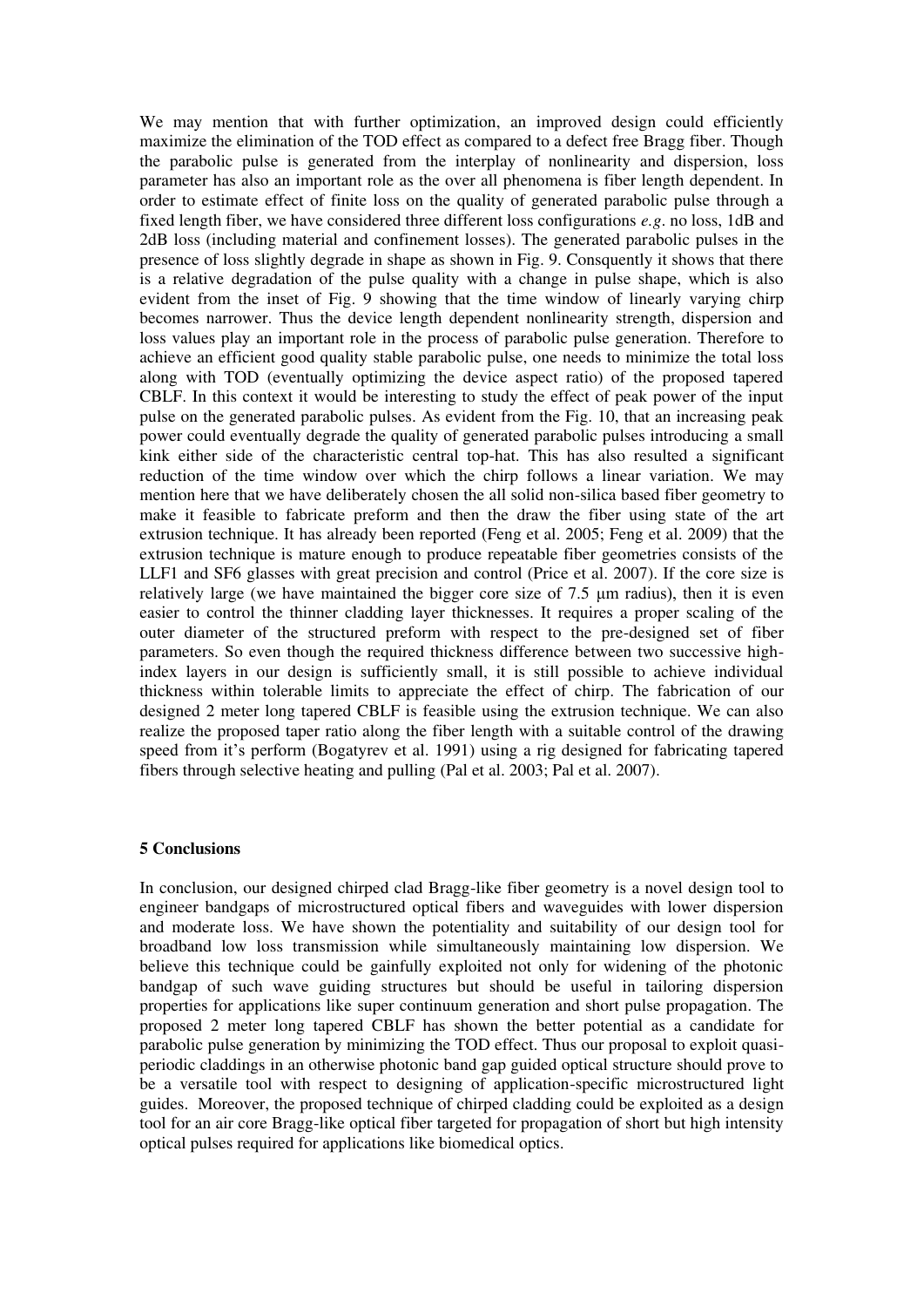**Acknowledgements** Bishnu Pal, currently on leave of absence from IIT Delhi, acknowledges support of Centre National de la Recherche Scientifique (CNRS) France for hosting his stay at LPMC, Université de Nice-Sophia Antipolis, Nice. The work was partially supported by the ongoing Indo-UK Collaboration project on "Application specific Microstructured Optical Fibers" under the UK-India Education and Research Initiative (UKIERI) program.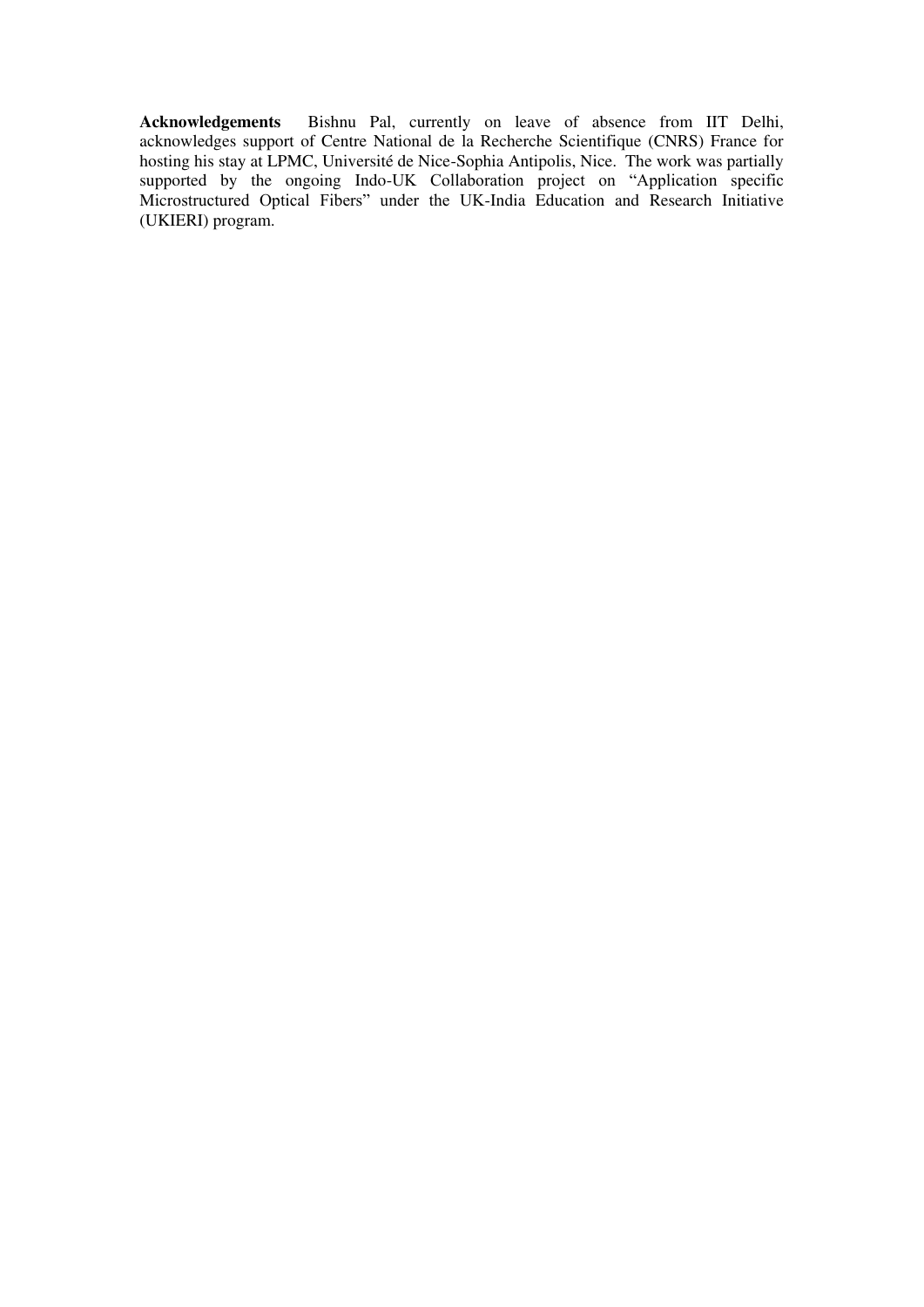#### **References**

Agrawal, G. P.: Nonlinear Fiber Optics. Third ed., Academic, San Diego, CA (2001)

- Anderson, D., Desaix, M., Karlsson, M., Lisak, M., Quiroga-Teixeiro, M. L.: Wave-breaking-free pulses in nonlinear-optical fibers. J. Opt. Soc. Am. B 10, 1185 (1993).
- Bogatyrev, V. A., Bubnov, M. M., Dianov, E. M., Kurkov, A. S., Mamyshev, P. V., Prokhorov, A. M., Rumyantsev, S. D., Semenov, V. A., Semenov, S. L., Sysoliatin, A. A., Chernikov, S. V., Guryanov, A. N., Devyatykh, G. G., Miroshnichenko, S. I.: A single mode fiber with chromatic dispersion varying along the length. J. Lightwave Technol. 9, 561(1991)
- Dasgupta, S., Pal, B. P., Shenoy, M. R.: Design of a Dispersion Compensating Bragg Fiber with ultrahigh Figure of merit. Opt. Letts. 30, 1917 (2005)
- Dasgupta, S., Pal, B. P., Shenoy, M. R.: Nonlinear spectral broadening in solid core Bragg fibers. J. Lightwave Tech. 25, 2475 (2007)
- Feng, X., Monro, T. M., Petropoulos, P., Finazzi, V., Richardson, D. J.: Extruded single mode highindex-core one-dimensional microstructured optical fiber with high index contrast for highly nonlinear optical deices. Appl. Phys. Lett. 87, 81110 (2005)
- Feng, X., Poletti, F., Camerlingo, A., Parmigiani, F., Horak, P., Petropoulos, P., Loh, W. H., Richardson, D. J.: Dispersion-shifted all-solid high index-contrast microstructured optical fiber for nonlinear applications at 1.55μm. Opt. Exp. 17, 20249 (2009)
- Fink, Y., Ripin, D. J., Fan, S., Chen, C., Joannopoulos, J. D., Thomas, E. L.: Guiding optical light in air using an all-dielectric structure. J. Lightwave Tech. 17, 2039 (1999)
- Hirooka, T., Nakazawa, M.: Parabolic pulse generation by use of a dispersion-decreasing fiber with normal GVD. Opt. Lett. 29, 498 (2004)
- Knight, J.C., Broeng, J., Birks, T. A., Russell, P. St. J.: Photonic bandgap guidance in optical fibers. Science 282, 1476 (1998)
- Kruglov, V. I., Peacock, A. C., Harvey, J. D., Dudley, J. M.: Self-similar propagation of parabolic pulses in normal-dispersion fiber amplifiers. J. Opt. Soc. Am. B 19, 461 (2002)
- Latkin, A.I., Turitsyn, S. K., Sysoliatin, A. A.: Theory of parabolic pulse generation in tapered fiber. Opt. Lett. 32, 331 (2007)
- Li, J., Xue, L. J., Wang, Z., Han, Y. C.: Colloidal photonic crystals with a graded lattice-constant distribution. Colloid. Polym. Sci. 285, 1037 (2007)
- Liu, B. Wen, Hu, M., Fang, X. H., Li, Y. F., Chai, L., Li, J. Y., Chen, W., Wang, C. Y.: Tunable bandpass filter with solid core photonic bandgap fiber and Bragg fiber. IEEE Photon. Technol. Lett. 20, 581 (2008)
- Millo, A., Lobachinsky, L., Katzir, A.: Single-mode index-guiding photonic crystal fibers for the middle infrared. Photon. Technol. Lett. 20, 10, 869 (2008)
- Mori, D., Baba, T.: Dispersion-controlled optical group delay device by chirped photonic crystal waveguides. Appl. Phys. Lett. 85, 1101 (2004)
- Nagaraju**,** B., Varshney, R. K., Agrawal, G. P., Pal, B. P.: Parabolic pulse generation in a dispersion decreasing solid core photonic bandgap Bragg fiber. Opt. Comm. 283, 2525 (2010)
- Nielsen, C. K., Jespersen, K. G., Keiding, S. R.: A 158 fs 5.3 nJ fiber-laser system at 1 µm using photonic bandgap fibers for dispersion control and pulse compression. Opt. Express 14, 6063  $(2006)$
- Pal, B. P., Roy Chaudhuri, P., Shenoy, M. R.: Fabrication and modeling of fused biconical tapered fiber coupler components. Fiber Int. Opt. 22, 97 (2003)
- Pal, B. P., Dasgupta, S., Shenoy, M.R.: Bragg Fiber Design for Transparent Metro Networks. Opt. Exp. 13, 621 (2005)
- Pal, B. P., Dasgupta, S., Shenoy, M. R., Sysoliatin, A.: Supercontinuum generation in a Bragg fiber: a novel proposal. Optoelectron. Lett. 2, 342 (2006)
- Pal, B. P., Ghosh, S., Varshney, R. K., Dasgupta, S., Ghatak, A.: Loss and dispersion tailoring in 1D photonics bandgap Bragg reflection waveguides: finite chirped claddings as a design tool. Opt. and Qua. Elec. 39, 983 (2007)
- Pal, P., Knox, W. H.: End-sealing short dispersion micromanaged tapered holey fibers by holecollapsing. Opt. Exp. 15, 13531 (2007)
- Pal, B. P., Ghosh, S., Varshney, R. K.**:** Microstructured fibers and waveguides with a chirped cladding: a new versatile design platform to enhance their functionality. International conference on optics and photonics (ICOP-2009).  $30<sup>th</sup>$  Oct-1<sup>st</sup> Nov, Chandigarh, India (2009)
- Price, J. H. V., Monro, T. M., Ebendorff-Heidepriem, H., Poletti, F., Horak, P., Finazzi, V., Leong, J. Y. Y., Petropoulos, P., Flanagan, J. C., Brambilla, G., Feng, X. Richardson, D. J.: Mid-IR supercontinuum generation from nonsilica microstructured optical fibers. Sel. Topic in Quan. Elecrton. 3, 738 (2007)
- Ranka, J. K., Windeler, R. S., Stentz, A. J.: Visible continuum generation in air-silica microstructure optical fibers with anomalous dispersion at 800 nm. Opt. Lett. 25, 25 (2000)
- Russell, P.: Photonic crystal fibers. Science 299, 358 (2003)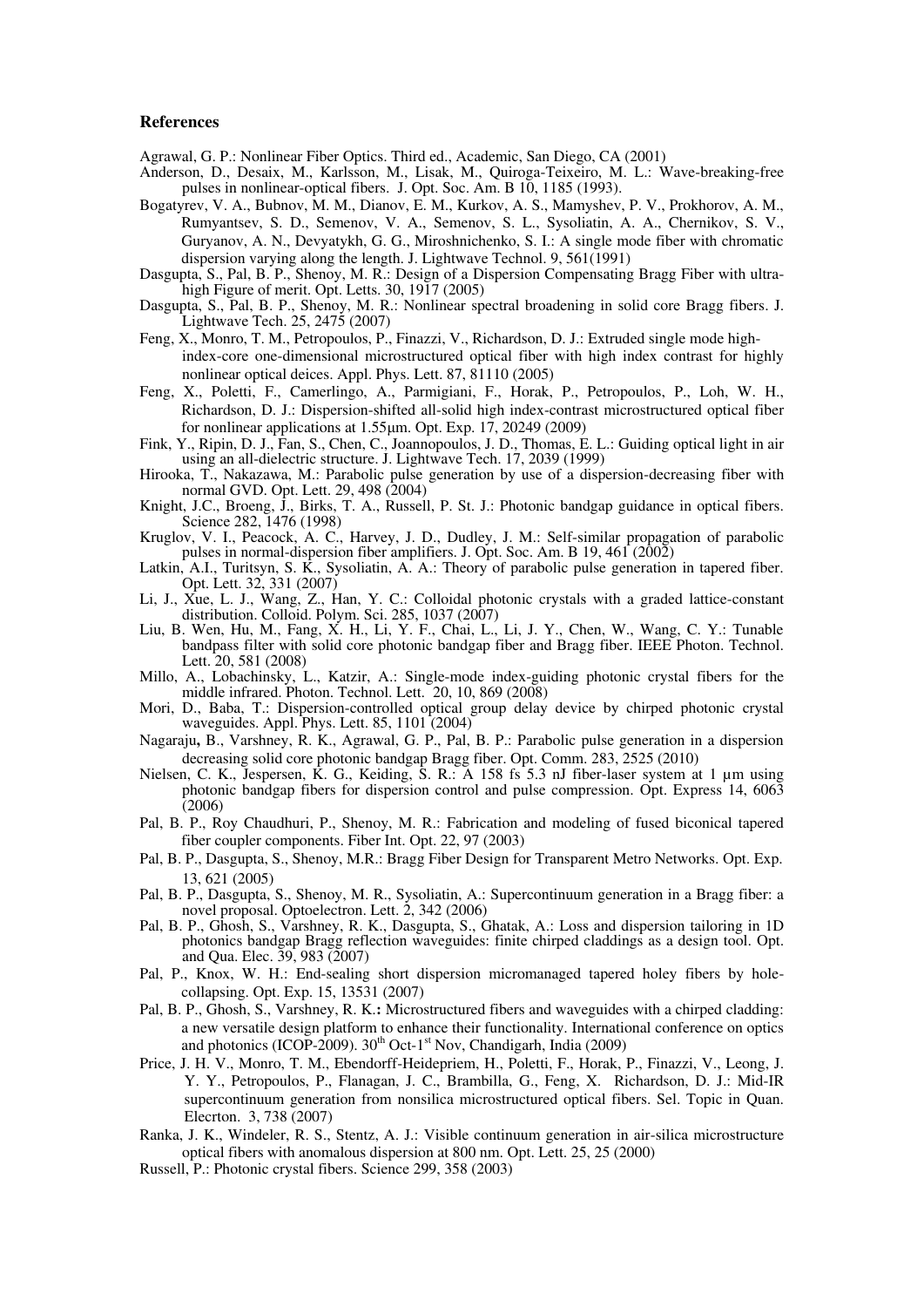Saitoh, K., Koshiba, M., Hasegawa, T., Sasaoka, E.: Chromatic dispersion control in photonic crystal fibers: application to ultra-flattened dispersion. Opt. Express 11, 843 (2003)

Skibina, J. S., Iiew, R., Bethge, J., Bock, M., Fischer, D., Beloglasov, V. I., Wedell, R., Steinmeyer, G.: A chirped photonic crystal fiber. Nature Photonics 2, 679 (2008)

- Tamura, K. Nakazawa, M.: Pulse compression by nonlinear pulse evolution with reduced optical wave breaking in erbium-doped fiber amplifiers, Opt. Lett., 21, 68 (1996)
- Temelkuran, B., Hart, S. D., Benoit, G., Joannopoulos, J. D., Fink, Y.: Wavelength-scalable hollow optical fibres with large photonic bandgaps for  $CO<sub>2</sub>$  laser transmission. Nature 420, 650 (2002)
- Thyagarajan, K., Diggavi, S., Taneja, A., Ghatak, A. K.: Simple numerical technique for the analysis of cylindrically symmetric refractive-index profile optical fibers. Appl. Opt. 30, 3877 (1991)
- Wei-Ci, L., Wen-Cheng, X., Jie, F., Wei-Cheng, C., Shu-Xian, L., Song-Hao, L.: Higher order effects on self similar parabolic pulse in the microstructured fiber amplifier. Chinese Phys. B, 17, 1025 (2008)
- Zhang, S., Zhao, G., Luo, A., Zhang, Z.: Third order dispersion role on parabolic pulse propagation in dispersion decreasing fiber with normal group velocity dispersion. Appl. Phys. B, 94, 227  $(2009)$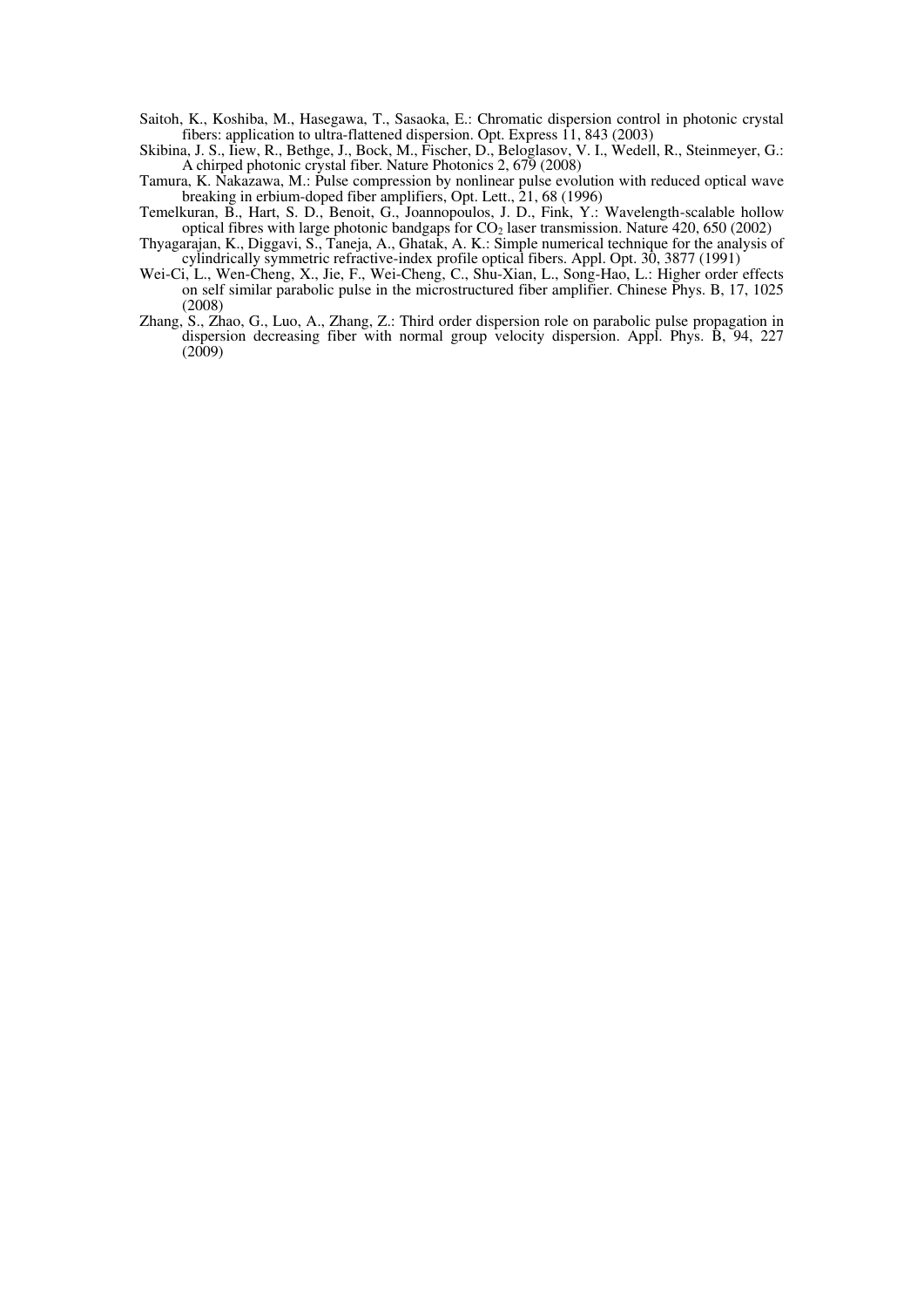

**Figures:** 

Fig. 1(a). Schematic diagram of a chirped Bragg like fiber geometry in which inherent distributed Bragg resonances within its claddings essentially leads to widening of the photonic bandgap.



Fig. 1(b).Schematics of the refractive index profile (RIP) of the proposed chirped Bragg-like fiber (CBLF).



Fig. 2(a). Band diagram plotted here for two different cladding periods; first one:  $d_1$ = 0.44  $\mu$ m,  $d_2$ = 0.85  $\mu$ m ('blue circles (o)'), second one:  $d_1 = 0.66$  μm,  $d_2 = 0.85$  μm ('red stars (\*)'). In both the cases, we have assumed the periodicity is invariant over infinite cladding.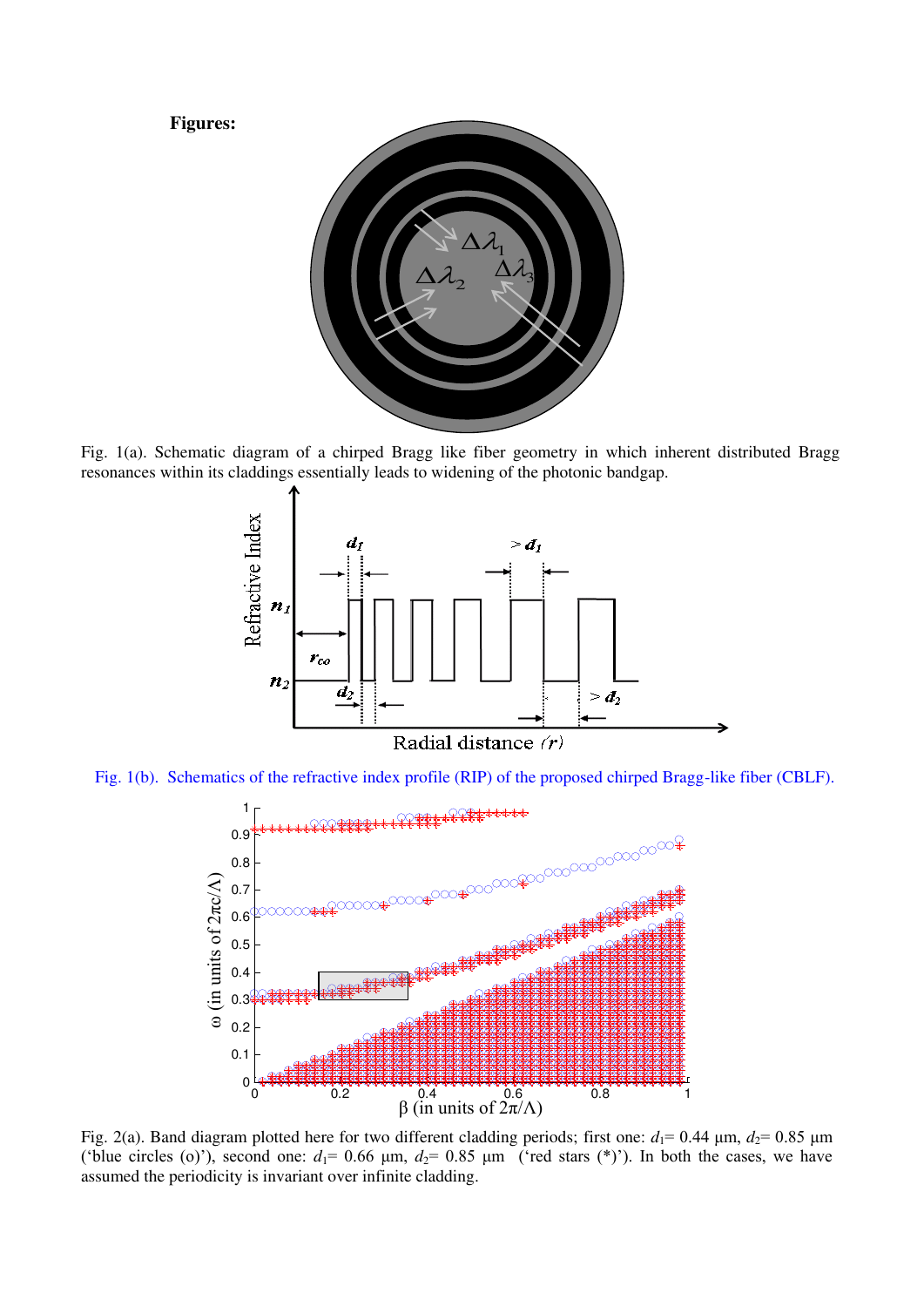

Fig. 2(b). A zoomed view over a narrower frequency window of the fundamental bandgap which is shown in Fig. 2(a) (shaded box area).



Fig. 3(a). Numerically simulated loss spectra, B: original Bragg fiber, C: its CBLF counterpart.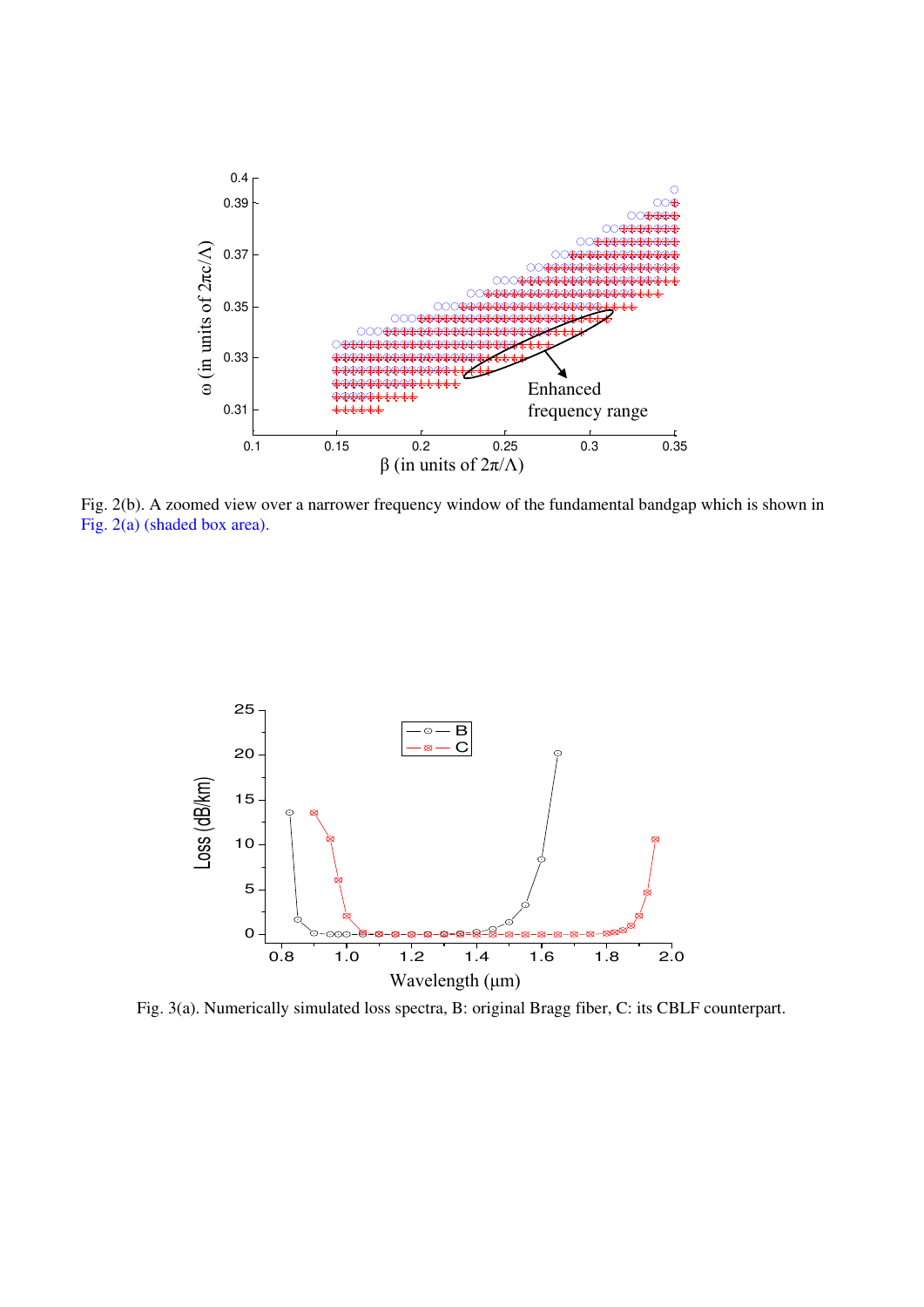

Fig. 3(b). Low loss broadband transmission using a CBLF with 8 bilayers, in which  $f_1$  varies continuously from 0.8 to 1.5 and  $f_2 = 1$ ).



Fig. 4. Spectral dependence of GVD; Solid black curve-C: for a CBLF, Dotted red curve-B: for its counterpart Bragg fiber. Inset: Dispersion behavior of the Bragg fiber (B) and its CBLF counterpart.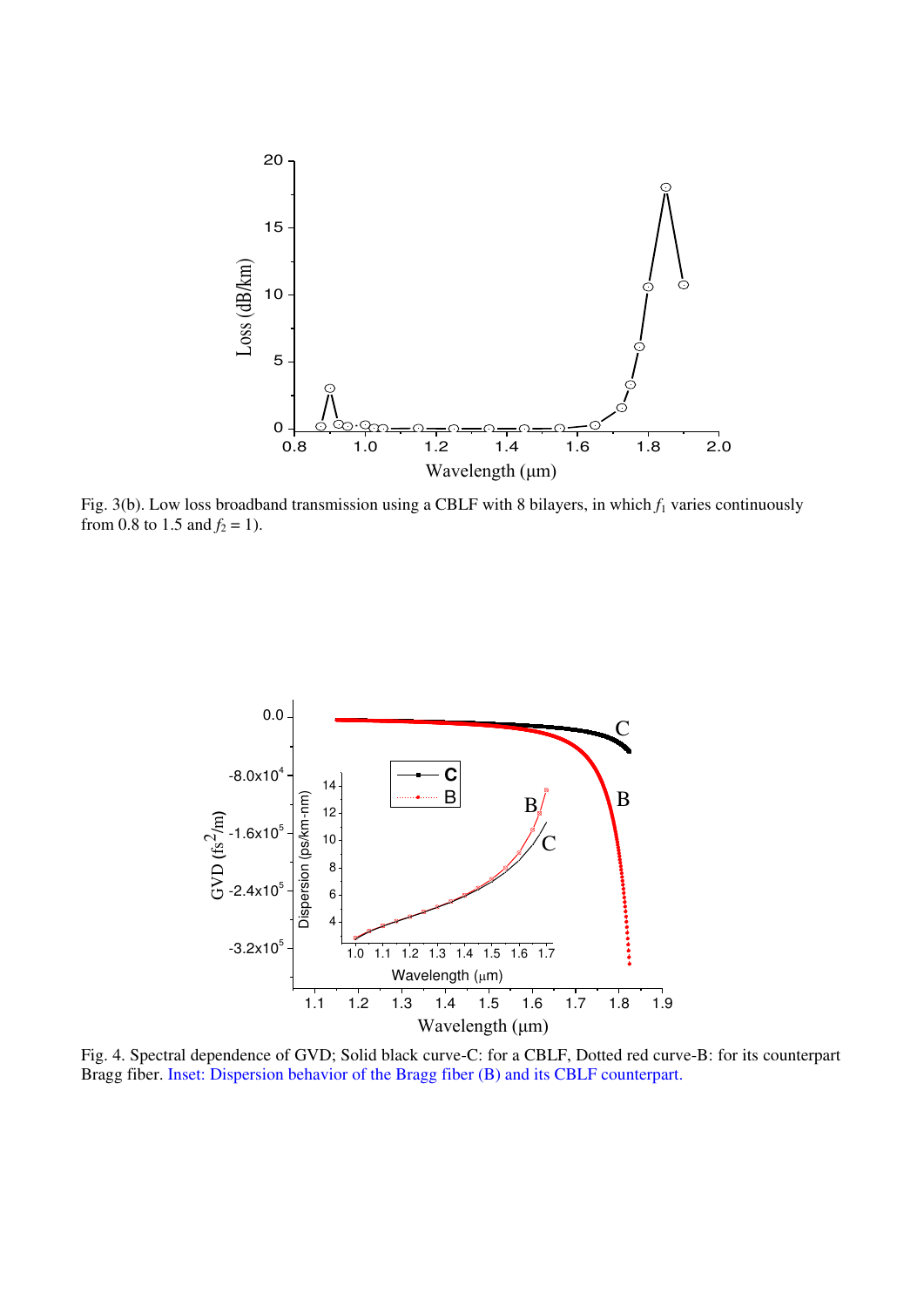

Fig. 5. Output pulses relative to an input pulse (shown as solid blue curve "A") of width 50 fs after propagation through 1 meter long fiber; where solid red curve ("C") represents output pulse from the CBLF and dotted black curve ("B") represents output pulse from its counterpart Bragg fiber.



Fig. 6(a). Variation of GVD parameter (subplot-1), TOD coefficient (subplot-2) and nonlinearity parameter (subplot-3) along the proposed tapered CBLF length.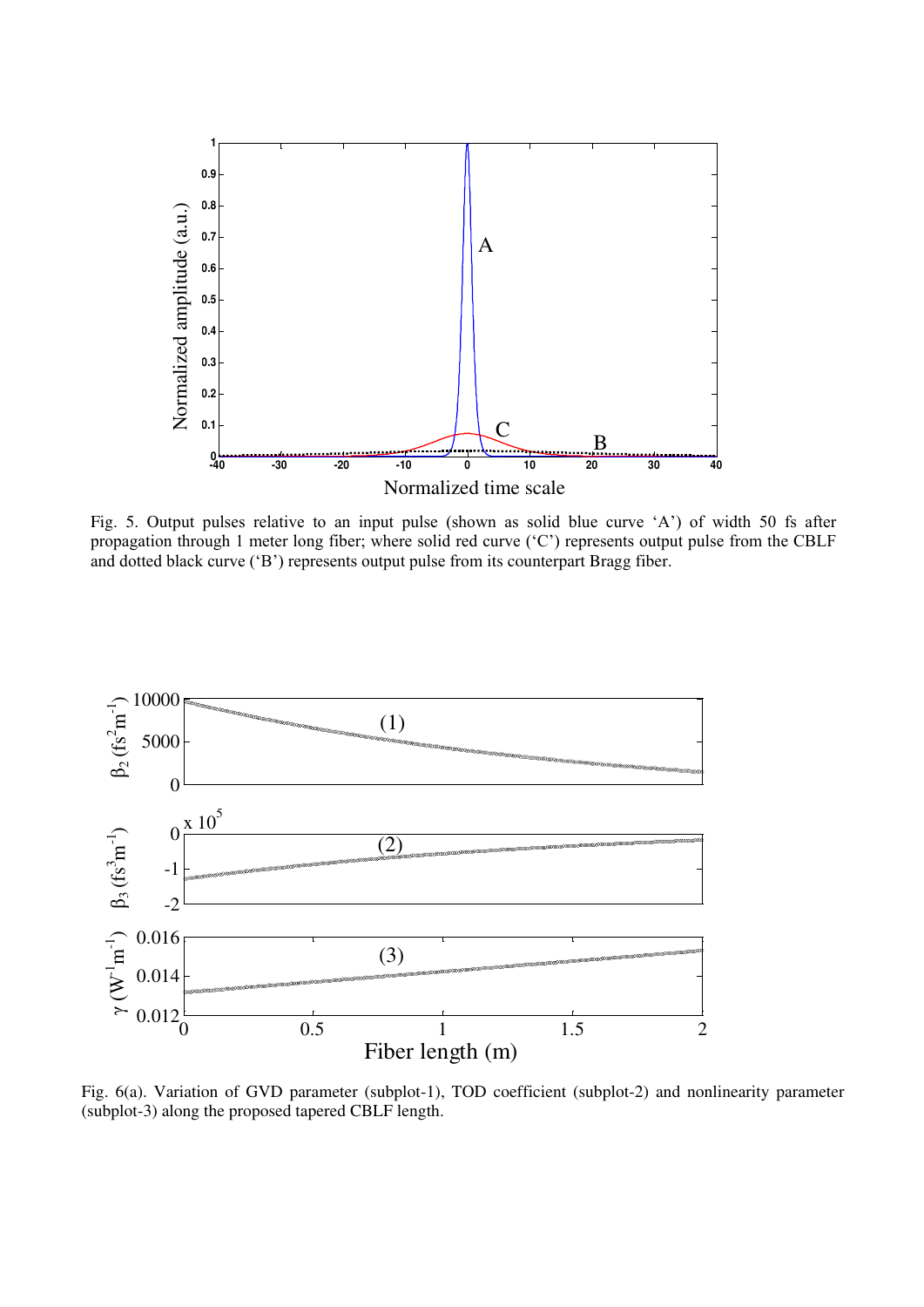

Fig. 6(b). Evolution of an input Gaussian pulse to a parabolic pulse with propagation in a lossless 2 meter long proposed tapered CBLF.

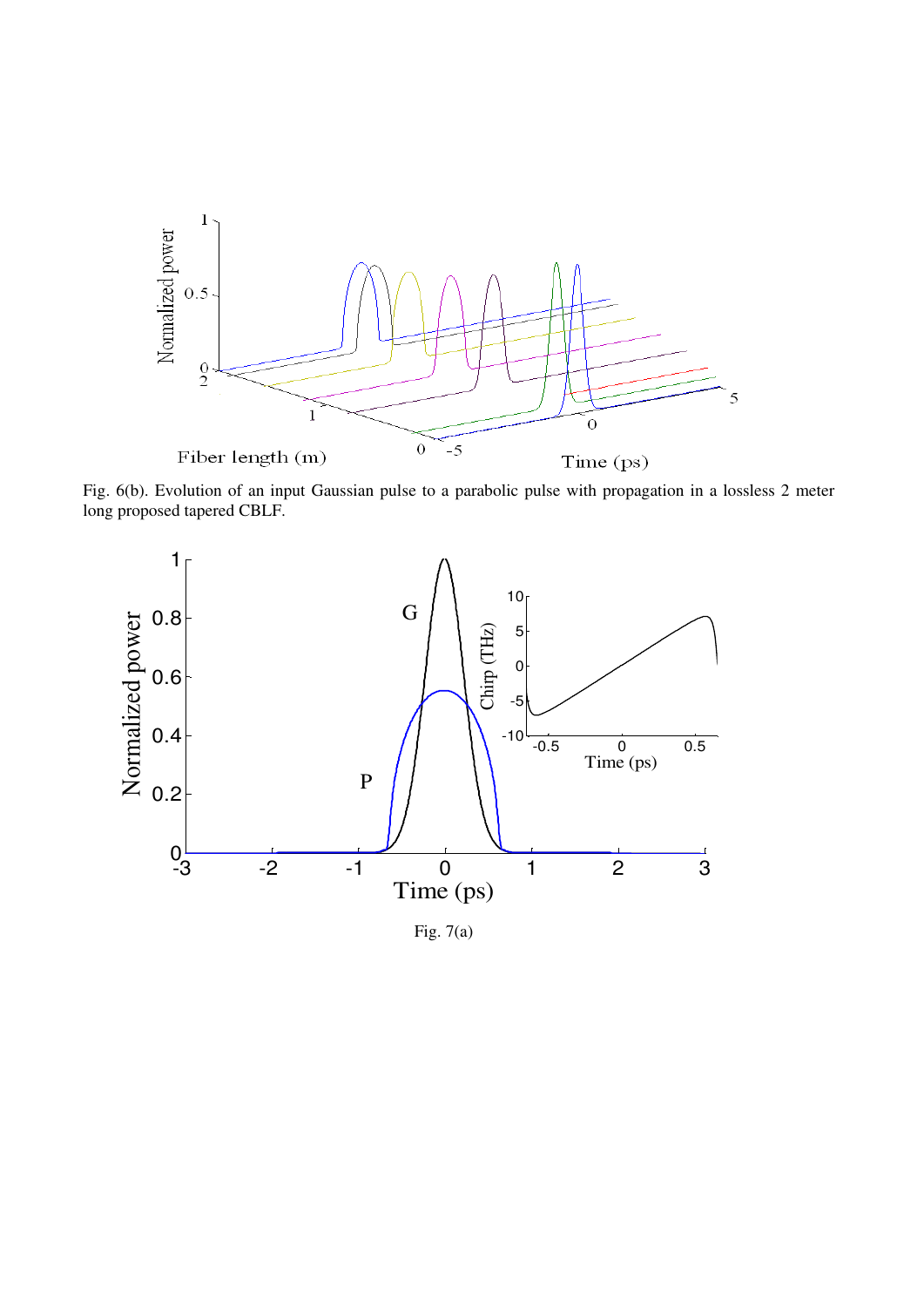

Fig. 7. Output pulse shape from the proposed 2 meter long lossless tapered CBLF design. (a) in linear scale ("G" – input Gaussian pulse, "P" – output parabolic pulse), inset shows the corresponding chirp variation; (b) in logarithmic scale.



Fig. 8. Generated parabolic pulses with (dotted curve) and without (solid curve) TOD effect in Bragg fiber (curve-B) and CBLF (curve-C). In both the cases, input pulse power is always same (850W).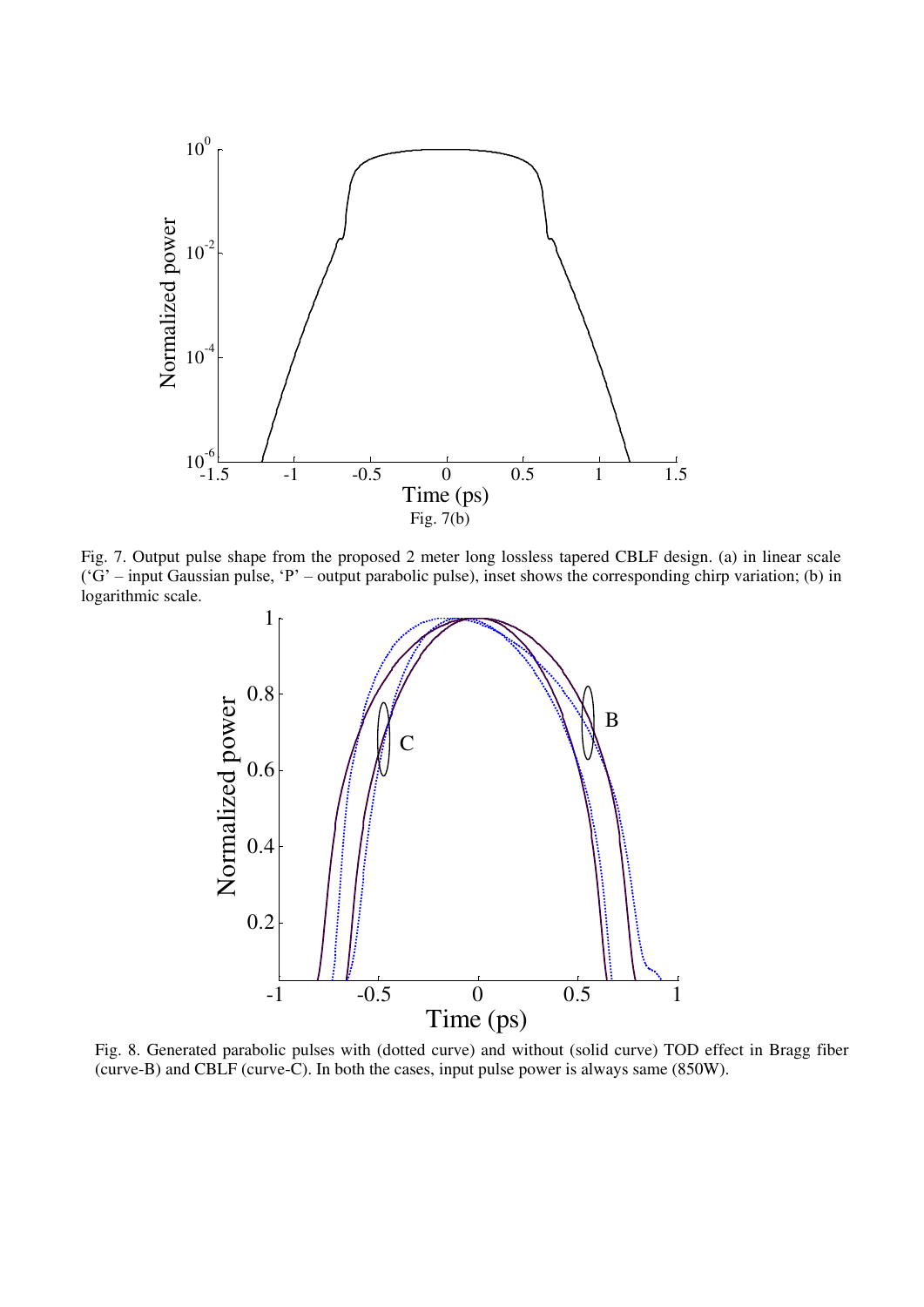

Fig. 9. Generated parabolic pulse from the tapered CBLF for three different cases, namely without loss (solid curve "A"), 1dB loss (dotted curve "B"), and 2dB loss (dash-dotted curve "C"); Inset: Chirp variations over the pulse duration corresponding to the above three respective configurations.